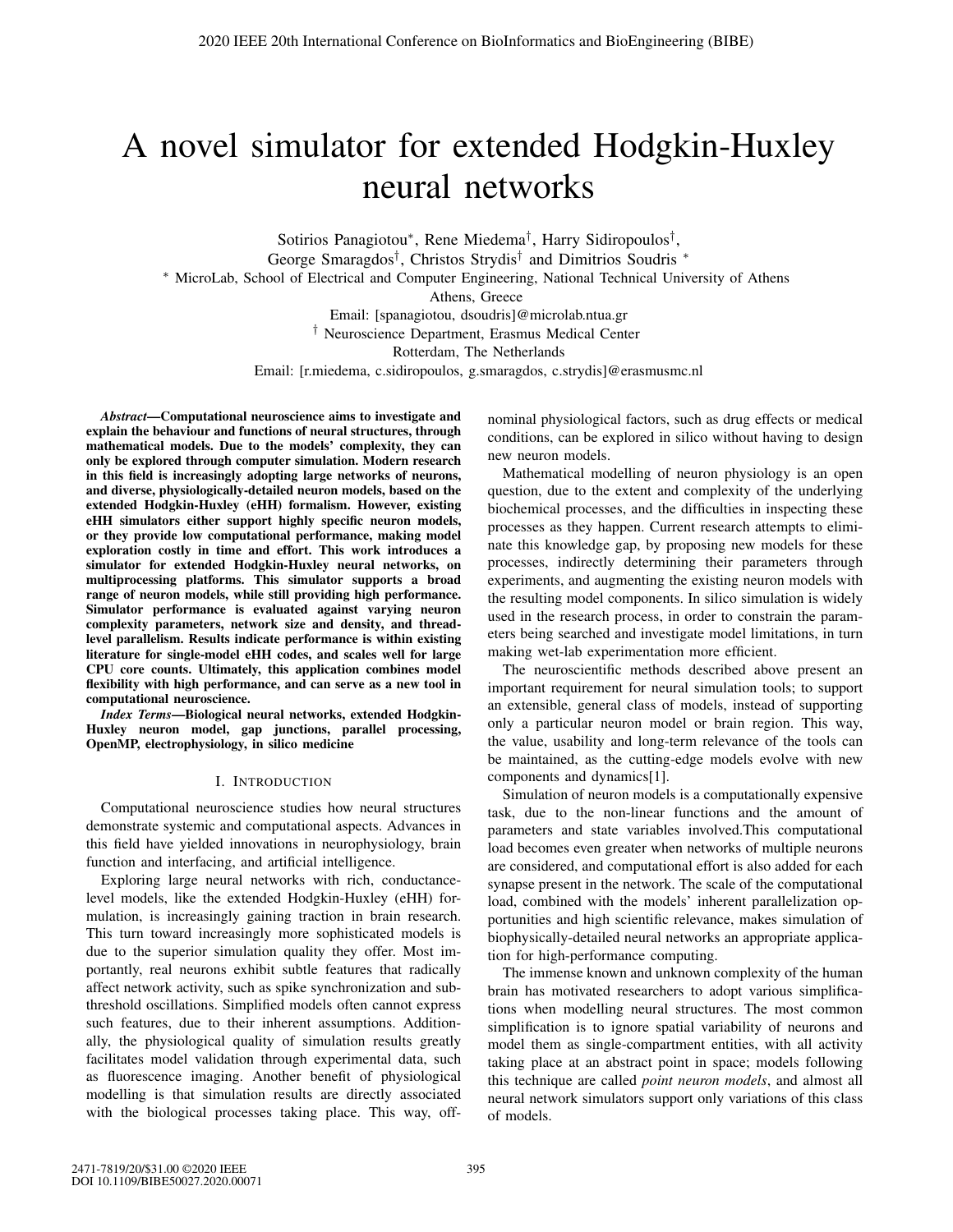One simplification approach is to replace the (often obscure) physiological mechanisms with abstract, low-dimensional dynamical systems that mimic neuronal activity. Common examples are the Morris-Lecar[2] and Hindmarsh–Rose[3] models.

Considering that the action potential is the most salient part of neural activity, another simplification path can be taken; the continuous-time behaviour of a neuron can be reduced to a series of discrete spiking events. This way, the object of simulation is just the timing between each neuron's consecutive action potentials, and communication between neurons happens only when action potentials are generated and transmitted. However, this approach eschews electrical synapses, which effect continuous-time interaction between neurons.

Simplification of spiking activity can also be combined with simplified neuronal dynamics, to produce even less computationally demanding models; the GLIF and Izhikevich[4] models are very prominent examples of this approach.

In this paper, we present a new simulator for conductancebased eHH, multicompartmental neural network models (called GenEHH from now on), that combines model flexibility with high computational performance. The simulator receives a human-readable description of the experiment to simulate, and runs the requested simulation, effectively utilizing multicore CPU resources.

The paper is organized as follows: In Section II, an overview of neuron models and simulation implementations for largenetwork simulation is presented. In Section III, our simulator's features are compared to existing conductance-based model simulators . In Section IV, we present our simulator's computational workload, the software architecture, and the parallelization techniques applied. In Section V, we present the experiments conducted to evaluate the simulator's computational performance and scalability using generic server-grade resources, and discuss the resulting performance data and the effect of computer hardware on performance. Finally, Section VI contains an overview of our work, experimental results, and the work's relevance to neuroscience research.

#### II. RELATED WORK

Many high-performance computing projects have produced neural network simulators; the most common runtime platforms are the versatile and ubiquitous x64 CPUs, and highthroughput but relatively cumbersome CUDA GPUs.

A Beowulf cluster of commodity general purpose computers has been used for simulations based on anatomical data, from slice scans of rat, cat and human brain tissue, containing 22 different types of cells as they are laminated on cortical columns, and spontaneously expressing behavioural regimes of normal brain activity.[6] However, the compartments of each modelled cell followed Izhikevich instead of conductancebased dynamics, and the implementation took tens of days to simulate a few seconds using the cluster, which is a prohibitive run time for research. In the desktop computer scale, a highly efficient GPU-based simulator is available for Izhikevich neuron models with plastic synapses[7].

In [8] authors simulated on a GPU a basic Hodgkin-Huxley point neuron model. The performance impact of electrical synapses was mitigated through a slow rate of voltage updates between neurons, and accelerating resting-state neuron simulation through telescopic projective integration, combining small transient timesteps with longer ones.

Simulation performance of Inferior Olive model cells with arbitrary gap junction connectivity has been investigated on clusters of Xeon Phi-accelerated nodes, as well as specialized architectures like Xeon Phi [5], GPUs and reconfigurable dataflow engines[9]. Those cells were multicompartmental cells and not point neurons.

Since performance requirements mandate extremely fast interaction between simulated neurons, many designs have also been tried out on bespoke, low-latency interconnection hardware. The SpiNNaker project[10] has developed a massive-scale ASIC-based neuromorphic architecture, where ARM processor cores send spike events each other through asynchronous digital logic, providing quick, broad and lowpower exchange of spike event messages. Neuron dynamics can be customized through processor code, but still only spikebased, point-neuron models can be supported. Another class of ASIC implementations combines analog operation of single, simplified neurons, with electrical synapses between neurons in the same silicon die, and digital spike message passing between dies[11]. The analog implementation means only simplified Adaptive Exponential neuron models are supported.

Another approach to neural net simulation is extremely parametrizable, general purpose neural simulation software. Such packages provide simulation capability for an as diverse as possible range of neural models. This way, researchers can run simulations on the most detailed and highest quality neural models available, and propose new extensions to the existing types of models, without the need to create a new software or hardware application from scratch.

Common such packages are NEURON, NEST, BRIAN, MOOSE, and GENESIS. Many of these packages have been extended to support large-scale computer systems. However a lot of the parallelization burden is passed to the model designers, making simulation of a large network a whole project in itself, and precluding rapid model prototyping.

As shown in this section there is high trade-off between performance and level of model detail in the domain of neuronal simulators. The research works that focus on acceleration and high performance, support simulation of only simplified models, while the more generic, parametrizable simulators lack performance. In the following sections we will present our solution that bridges that gap.

## III. CONTRIBUTION

The neural network simulator introduced in this paper runs extended Hodgkin-Huxley (eHH) multicompartmental neuron models, simulates continuous-time gap junction interaction between neurons, supports a customizable set of compartments and a variable amount of highly customizable ion channels for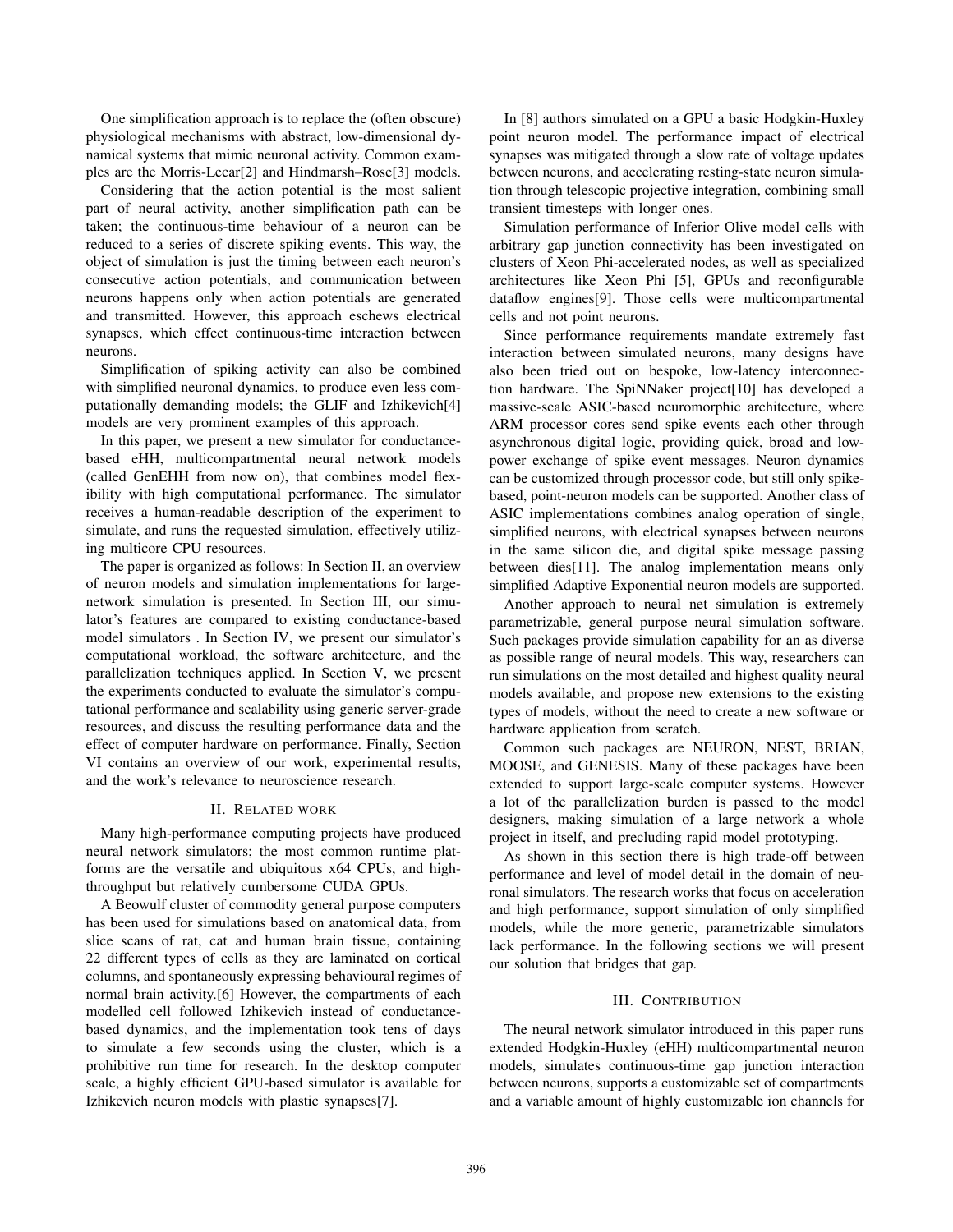|                                                 | Simulator     |      |                             |        |
|-------------------------------------------------|---------------|------|-----------------------------|--------|
|                                                 | <b>NEURON</b> | NEST | Chatzikonstantis et al. [5] | GenEHH |
| Model support                                   |               |      |                             |        |
| Basic Hodgkin-Huxley dynamics                   |               |      |                             |        |
| HH dynamics $+$ Gap junctions (GJ)              |               |      |                             |        |
| HH dynamics + Custom ion channels (CC)          |               |      |                             |        |
| HH dynamics + $GI + CC + Multicompartner model$ |               |      |                             |        |
| Performance                                     |               |      |                             |        |
| Automatic parallelization                       |               |      |                             |        |
| Multi-node parallelization                      |               |      |                             |        |
| Scalable performance                            |               |      |                             |        |

TABLE I AN INDICATIVE COMPARISON OF SIMULATORS SUPPORTING CONDUCTANCE-BASED NEURAL NETWORKS.

each compartments, and parallelizes the simulation workload across multiple processor cores.

As seen in the previous section, research has focused in simplified neuron models that are spike message-passing models, which require significantly less communication traffic than continuous-time interaction models with gap junctions.

To assess the existing simulation landscape, a brief representative set of conductance-based neural network simulators and supported features is compared in Table I. Each simulator is compared regarding the model types it supports: support for the classical Hodgkin-Huxley (HH) model, support for gap junction interaction, support for custom ion channel dynamics extending the HH model, and support for extensible multicompartmental models. In addition, the capabilities of each simulator to scale with available parallel resources are compared; namely, automatic distribution of computations to parallel threads, architectural support for parallelization in multi-node clusters, and scalability as model. Our simulator's scalability against parallel threads and network complexity has been confirmed through performance experiments, as described below. The system architecture also makes it easy to support a multi-node extension.

#### IV. PROPOSED SOLUTION

#### *A. Multicompartmental neuron and network modelling*

The GenEHH simulator assumes the compartmental level of neuron modelling. This level assumes that neural tissue consists of individual cells, and these cells are made up of distinct anatomical features(called compartments), across which the cell matter varies little.

Some anatomical features may be lumped into a single compartments, as long as simulation results remain accurate, to simplify analysis and reduce computational load. The dynamics of the internal state of each compartment are then explicitly defined directly through first-order ordinary differential equations; for each state variable present in the model, the corresponding rate of change is a directly evaluable function. In the case of coarse or lumped compartments, the models are empirical, and the model's coefficients are extracted by fitting against experimental data. In finer decompositions, the tubular parts of neurons are modelled after the cable equation[12], typically using its first-order approximation for discrete compartments. The active mechanisms present in neuron compartments are modeled after the eHH model[13].

Each neuron is also modelled to interact with adjacent neurons, through electrical synapses(also called electrical gap junctions). These are physical connections between adjacent neurons, adding a continuous, reciprocal interaction between the connected neurons. The intensity of this interaction can be described in terms of maximum electrical conductance between the two connected neuronal compartments.

Electrical flow through the cell's membrane passes through current probes, passive leaks, ion channels, and electrical synapses:

- 1) Current probes inject artificial current into cells, to induce or inhibit action potentials, or to simulate synaptic input from brain regions not included in the model.
- 2) Passive leaks behave equivalently to an ohmic leak between the membrane's two sides, in series with a reversal potential caused by the connection's molecular properties and polarity.
- 3) Each ion channel is modelled as a voltage source in series with a linear, time-varying resistor. Effective ion channel conductance is then a fixed maximum conductance coefficient, multiplied by gate variables as previously described.
- 4) Electrical synapse current is generally an antisymmetric, non-linear function of the local voltage difference between the connected cells, scaled by a conductance factor described above.

There are many other types of synapses also present in neural tissue; we chose to model specifically electrical synapses in the present simulator version. This is because electrical synapses tightly couple the behaviour of connected neurons, through continuous-time interaction; the continuous information transfer this interaction entails makes them by far the most computationally expensive synapse type. Also, simulation of event-based synapses has already been extensively studied and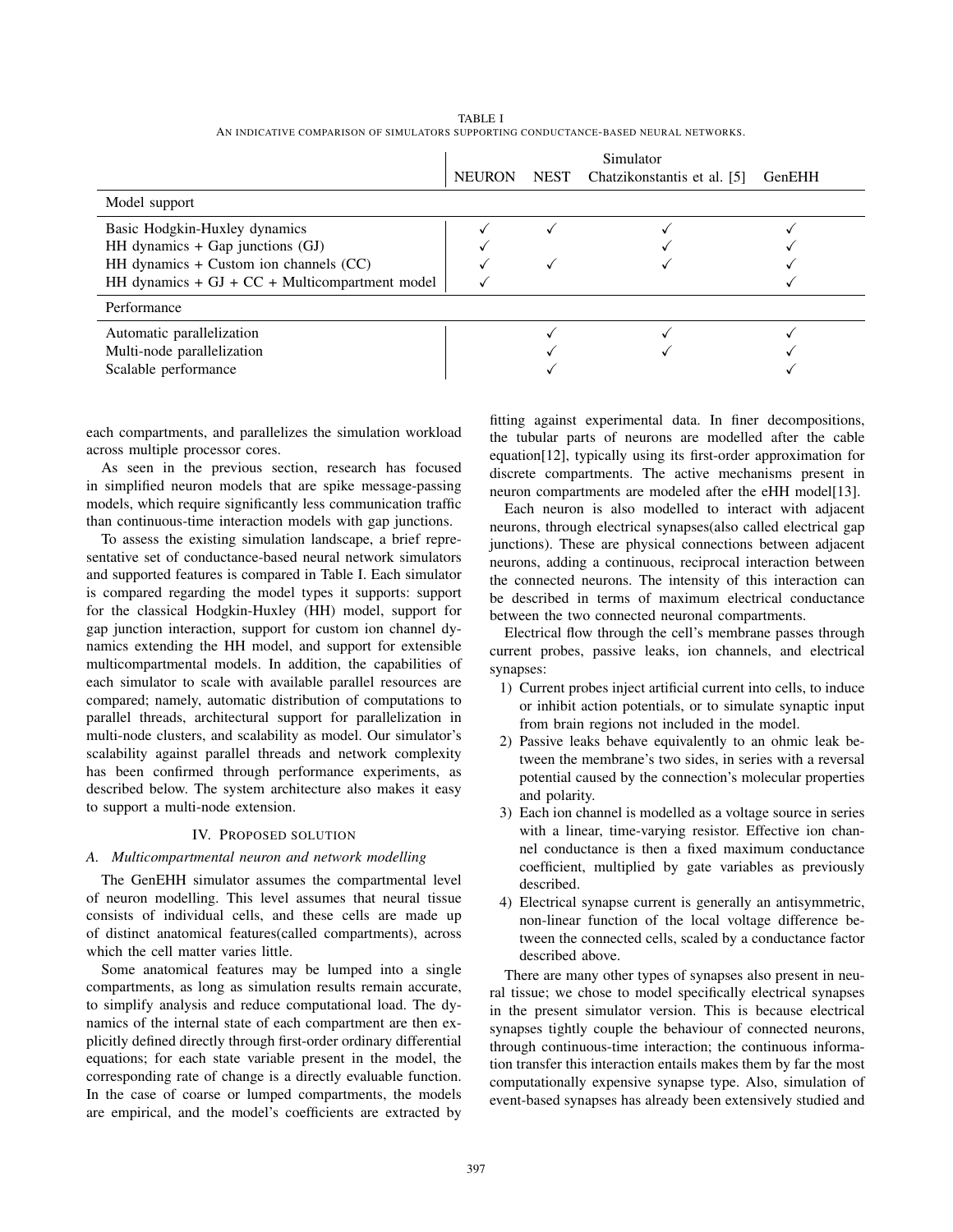optimized in the existing literature; however, few works have tackled the computational issues of electrical synapses / gap junctions, and those that did either used fixed neuron models, or require the user to explicitly handle the parallelization of the simulation[14].



Fig. 1. A compartmental neuron decomposition example. A fine segmentation is denoted by the thin lines inside the neuron body, while the coarser parts of the neuron are coloured differently.



Fig. 2. Active and passive channels on a cell membrane and the effect of gates.



Fig. 3. A simplified catenary neuron model, supported by the simulator.

### *B. Computational model*

The GenEHH simulator implements a certain subset of multicompartmental, eHH models. Some concessions were made due to the enormous variety of possible models, but the simulator implements a set of features that is common in literature, and captures the performance challenges this computational workload presents.

Each compartment's state is modelled as a set of scalar variables; its intracellular electrical potential, the concentrations of ions and other molecules that affect the cell's dynamics, and the gate variables of each ion channel.

The neural net model consists of a population of interconnected neurons. The network's neurons may all share the same neuron model, to quickly design an uniform population network. Alternatively, each neuron can be modelled differently. In this case, the model of each individual neuron is explicitly stated in the input files.

Each neuron is currently modelled in the simulator as a linear chain of interconnected cell compartments (Figure 1), each representing a portion of the cell. For example, dendritic tubes of a similar diameter may be lumped together (Figure 3), flattening the dendritic tree to a cylinder chain, as described by Rall [15]. A simple example is the commonly used balland-stick neuron model, that segments a neuron into the soma part, where most complex chemical processes take place, and the dendrites part, which roughly models the kinetics of all stimuli received and emitted by the cell.

Each ion channel gate has a set of parameters describing the behaviour of its activation variable. A gate variable may be dynamic, or static (Figure 2). A dynamic gate variable follows Hodgkin-Huxley dynamics: the variable's rate of change is a function of the variable's value and the compartment's membrane potential. Calcium concentration may also affect gate dynamics, to support the calcium activated ion channels common in literature. A static gate variable is a function of instant membrane potential, presenting no memory effect.

Hodgkin-Huxley gate variable dynamics follow the alphabeta or tau-inf models, where alpha and beta, or tau and inf are functions of membrane potential. Some types of these functions are very common in published ion channel models, such as exponential, linear-by-exponential, and sigmoid fucntions. A web-accessible list of ion channel dynamics models is available at [16] . A set of these common function types was included in the simulator. To evaluate the rate of change of each ion channel gate variable, the alpha and beta or tau and inf functions it involves are evaluated, based on the supported set of function types.

The simulator supports connectivity between neurons, in the form of electrical synapses between lumped dendritic edge compartments. Since the compartments containing the synapses are lumped and gap junctions work symmetrically, gap junction connectivity between cells in the network can be described as a symmetric connectivity matrix W, with each element representing total gap junction base conductance between each pair of cells. ( No connectivity between a pair of cells is equivalent to zero base conductance.)

In addition, the simulator supports external stimulation of neurons in the network, in the form of DC pulses injected into any neuron's lumped dendritic compartment.

#### *C. Program architecture*

The simulator presented in this paper is a standalone application running simulations in non-interactive, 'batch' mode. The simulator's target platform is the multicore x64 computer architecture. This platform suits the application best, since:

(a) it is ubiquitous in workstations and HPC settings alike;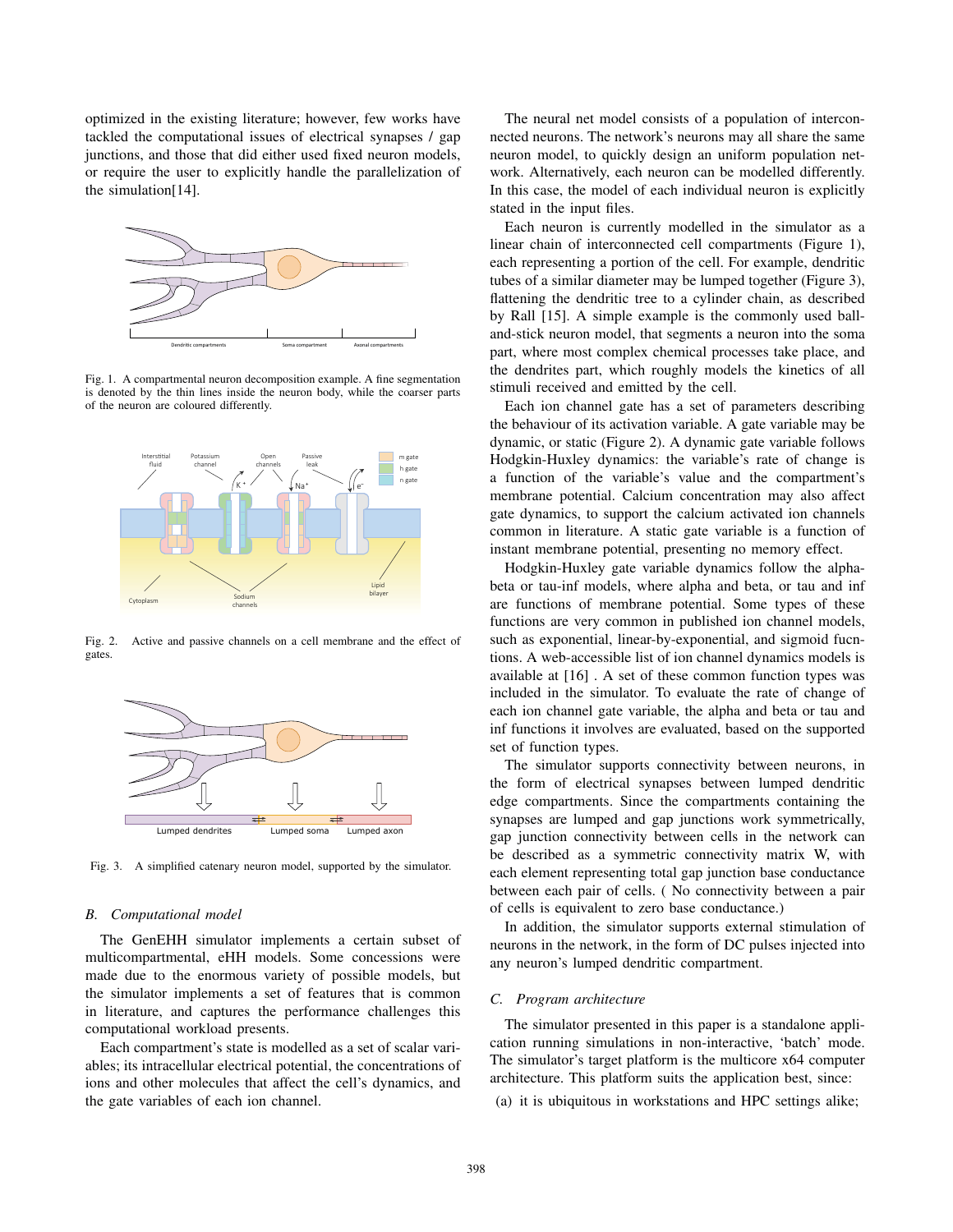- (b) provides solid performance for the simulator's computeheavy, random-access computational load under a wide variety of network models;
- (c) allows efficient simulation of heterogeneous network models with disparate cell types, and changing the neuron models with no reconfiguration cost;
- (d) places the least restrictions on what type of models can be efficiently simulated, making it easy to extend model support in future versions.

The GenEHH simulator is implemented as a non-interactive program, reading input files describing a simulation and producing data files containing the results of the specified simulation. Specifically, input files provide the model of the neural net to be simulated: the neurons present and their initial state, the synapses connecting the neurons to each other, the stimulation each neuron receives externally, and experiment duration and timestep used for simulation. All parameters of the model are defined through human- and machine- readable JSON[17] files, whose structure follows the well known -to field experts- Hodgkin-Huxley formulation. They also provide auxiliary simulator configuration such as input and output file redirection, performance hints for the simulator core, etc. Output files contain the model's state variables for each simulated timestep, and meta-information about the simulation, such as run time and memory usage.

Once the internal simulation data structures are constructed, the behaviour of the simulated model is calculated over the specified experiment time duration, through successive discrete timesteps. As simulation proceeds, its results (i.e. state variable trajectories) are also concurrently streamed to the output data files. When simulation is finished, experiment metadata and performance metrics are also stored for further analysis.

#### *D. Computational workload*

The main computational effort for a GenEHH run lies in the iterative progression of the model's state, through successive timesteps. For each simulation iteration, model state progresses by a fixed timestep; for each state variable in the model (i.e. each state variable of each compartment of each neuron in the net), its rate of change is evaluated, and then the for the next timestep is extrapolated using the Forward Euler method.

For each neuron, as seen in Figure 4, the required calculations can be separated into two groups. The first group concerns each neuron's internal mechanisms and state. This group consists of currents between compartments of the same neuron, passive leaks, current probe inputs, and ion channel dynamics. The required computational effort scales linearly with the number of compartments and associated mechanisms. The second group involves interaction between neurons through electrical synapses; the required computational effort per timestep scaled linearly with the amount of electrical synapses present in the network.

Computations for each neuron's internal dynamics need to be performed for each neuron independently from each other's state. Internal neuron complexity is given by the model definition and, for phenomenological compartment decomposition, is independent from neural net size. So the computational load for internal neuron dynamics calculations scales with  $O(N)$ for increasing net size N.

For a given population size  $N$ , the number of possible synapses is  $\frac{N \cdot (N-1)}{2} = O(N^2)$ . The number of realized synapses, under the fixed probability model, is a fraction  $D$ of total possible synapses, where  $D \in [0, 1]$  is equal to the probability each synapse may exist.

Thus, when a neuronal network has a fixed synaptic density, the total computational load scales with  $O(D*N^2)$  for large neuron populations.

In realistic network models, the amount of synapses per neuron is generally considered to reach a maximum value; thus the network becomes increasingly sparser as the network grows beyond a certain size. Thus, in order to keep computational load and memory requirements scalable, the simulator uses a sparse representation for the synaptic connectivity matrix described above.

### *E. Simulation code parallelization*

The GenEHH workflow described above was enhanced with OpenMP directives, in order to utilize the parallel processing ability of multiprocessor systems.

For two or more computational tasks to be simultaneously performed on separate threads, the calculations in each task must not depend on the other's results in any way. At the same time, each separate task assigned to be performed in parallel with others incurs computational and synchronization overhead. Therefore, these tasks must be many enough to minimize load imbalance, keeping all processors busy, but also few enough to keep the OpenMP scheduler's overhead negligible. For example, when a loop is parallelized, the OpenMP scheduler may assign whole contiguous blocks of iterations, as single tasks, to processors. If the iterations take roughly the same time, the workload is balanced and this will maximize system efficiency.

For these reasons, parallelization was performed across simulation of entire neurons in the net, as seen in Figure 4. This analysis is expected to be efficient, since:

- the computational effort to simulate one timestep for a neuron is much larger than OpenMP task overhead;
- in large neural networks, the amount of neurons is much larger than the amount of concurrent threads, and the networks exhibit self-similar topologies. Thus the perneuron work can be distributed evenly among threads.

Due to the conductance-based, continuous-time modelling of electrical synapses, each neuron must communicate its voltage state to all the neurons it is connected to, in every single timestep.

From a graph-theory perspective, neural networks are tightly connected, even when the direct connectivity matrix is sparse; the graph diameter (i.e. the upper bound for the closest chain of neurons, connecting any two neurons ) is characteristically low. For fixed-probability connectivity models common in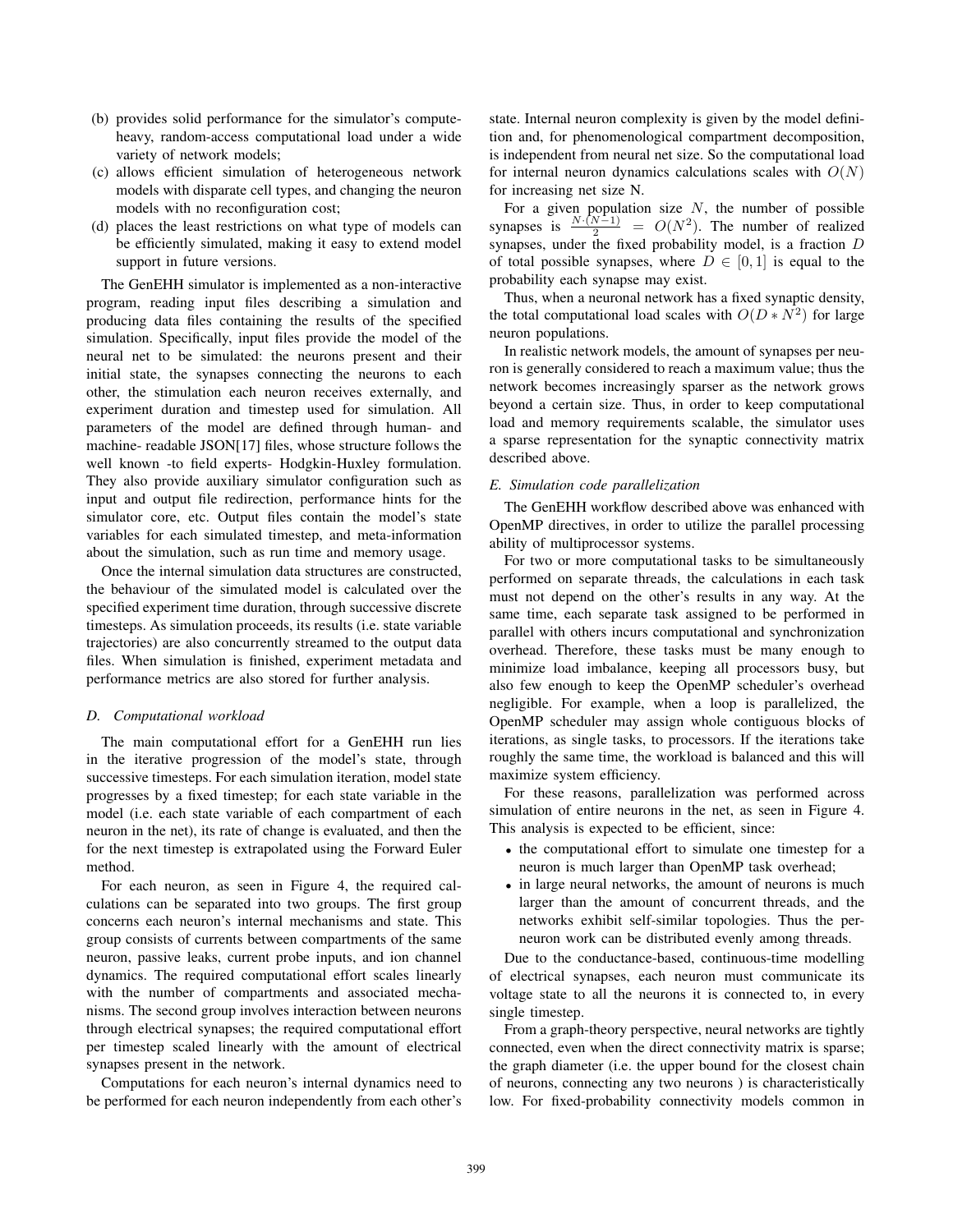literature, maximum graph diameter can be shown to converge to 2 for large population sizes. For more realistic[18], fixedexpected-degree models, graph diameter is expected double logarithmic, and at most logarithmic to population size[19]. Since the communication paths among any pair of neurons are so small, no performance gains are expected from independently advancing the simulation state for selected groups of neurons, in the same network.

In addition, the Hodgkin-Huxley dynamics are highly nonlinear and chaotic, therefore the model is unsuitable for algorithms that can parallelize across time for non-stiff models. Therefore, in this implementation, all computations per timestep are interlocked with a global synchronization barrier between timesteps.

In case the simulation results buffer is about to fill, the I/O operation flushing the results to the file can be performed in parallel with the new timestep. This operation is specified as an independent sibling task to simulation of all neurons inside a timestep, to mitigate possible I/O and file system delays.



Fig. 4. The parallelized version of the simulator core.

## V. PERFORMANCE EXPERIMENTATION AND EVALUATION

## *A. Experimental setup*

To evaluate simulation performance under generic severgrade resources, a set of runtime performance tests was run on multi-processor, virtual machine instances, allocated from the Amazon Elastic Cloud infrastructure.

Allocations were made on the c5 tier of instances. This specific tier guarantees the class of CPU architecture physically running the virtual machine, meaning it offers guaranteed performance. The allocation sizes used were c5.xlarge, c5.2xlarge, c5.4xlarge, c5.9xlarge, c5.18xlarge instances, each with 4, 8, 16, 36, 72 available vCPUs respectively. The physical CPUs used for the simulations were Intel Xeon Platinum 8124M @ 3.0 GHz (18 cores, 36 threads each). All simulations were run to utilize all available vCPUs on each instance.

In all runs, performance was measured through the wall time required to run 10,000 simulation steps of the simulation. (Preliminary tests showed that data structure initialization had an insignificant impact on total run time.) We measured the core simulation time, and the internal matrix representation was set to sparse in all experiments, so that algorithmic performance could be directly compared. In order to investigate neural structure processing performance, synthetic truncated models were generated for the given compartments/neuron and ion channel gates/compartment parameters. A simulation was run and timed for each combination of the vCPU count, neuron population count, net density, compartments per neuron, ion channel gates per neuron parameters specified below:

- The simulation timestep was selected at 10 microseconds, to ensure model stability.
- Simulation time was 100 milliseconds (10,000 simulation steps) for all runs.
- The vCPU count is: 4, 8, 16, 36, 72 vCPUs running in parallel.
- Neuron counts considered are: 1000, 2000, 4000, 8000, 16000 neurons.
- Neuron connectivity densities considered are: 0%, 25%, 50%, 100% of total possible synapses.
- Neuron compartment counts considered are: 1, 2, 4, 8, 16 compartments per neuron.
- Compartment gate counts considered are: 1, 2, 4, 8 gates per compartment.

In total, 2000 simulation runs were performed to cover the explored parameter grid. Although we present results from homogeneous cell populations, if the neuronal network was composed of heterogeneous populations, the performance results apply also to these kind of populations.

## *B. Results and discussion*

Due to the high volume and dimensionality of the parameter space explored, specific combinations of parameters will be presented, keeping the remaining parameters fixed. In most figures, internal neural complexity was set to maximum (16 compartments, 8 gates per neuron), since the simulator targets high-complexity models.

Figure 5 shows how run time increases with neuron population size, under various connection density factors. The results show clearly that run time increases quadratically with population size, as a naïve analysis of the computational workload would suggest. Under this type of analysis, which is also used in the algorithmic complexity and worst-case analysis domains, any fundamental calculation step takes constant time, regardless of the code path taken, cache misses, outof-execution functional unit utilization, or other instruction execution context.

For an unconnected population, run time was measured to be linear to population size. That is also consistent with the type of analysis mentioned above, since in that case there are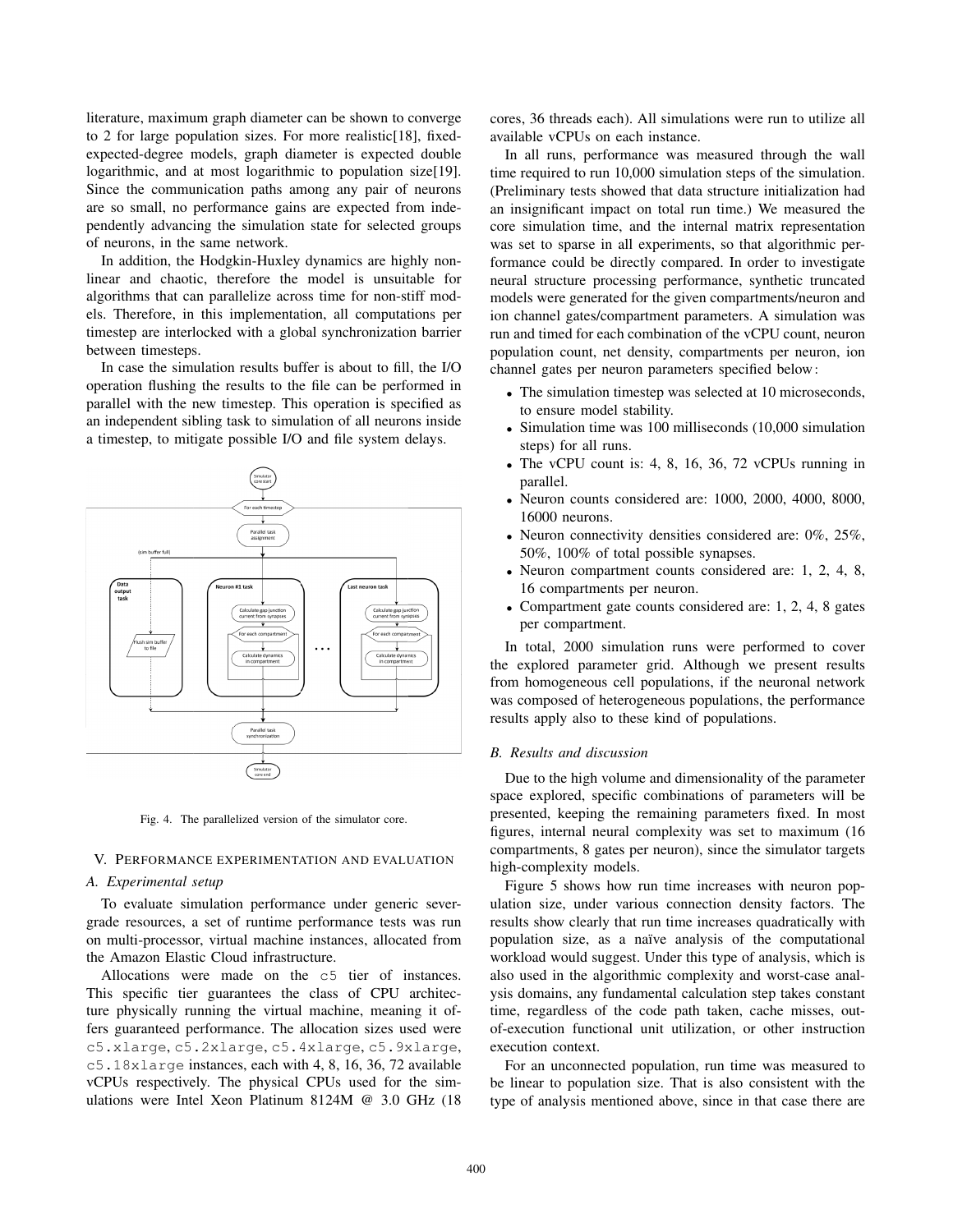

Fig. 5. Run time for 72 vCPUs, as a function of population size.



Fig. 6. Run time for a population size of 16000 neurons.

zero synapses, and computation is performed regarding each neuron's internal dynamics only.

Figure 6 shows how parallelization on a problem with maximum net population size scales ideally with the number of processors tested.

For larger population sizes, measured run time is inversely proportional to the number of vCPUs used, modulo a very small constant factor (typically less than 50 seconds, no correlation to model size or complexity). This means the simulator displays ideal strong scalability, up to the maximum problem size and number of processors tested.

The conditions for this ideal scalability under the per-neuron parallelization implemented in the GenEHH simulator requires that for each simulation timestep, the computational load of neurons is evenly distributed among the processors, so that all processors finish their assigned work at the same time and no time is wasted in processor idling. The even distribution of work per neuron is an effect of uniformly distributing synapses across neurons and uniformly distributing neurons among parallel processors. Thus statistically the workload is balanced among processors. In addition, the delay between start of a timestep and start of parallel processing (due to per-timestep result buffer management and OpenMP parallel section initiation) and the delay of the synchronization process have to be negligible.

Analysis of the experimental results showed that the relative



Fig. 7. Run time for 8000 neurons and 25% density, over total amounts of gates, for 8 gates per compartment.

effect of additional intra-neuron complexity on run time is an additive factor that is linear on the number of state variables added per cell. This is expected, since currently each variable depends on at most one other state variable for dynamics computations. Total run time remains inversely proportional to number of processors used. This is also expected, since the previous figures already show perfect distribution of perneuron load, and no additional neuron interactions exist in the intra-neuron mechanisms. Figure 7 shows this linear scaling, for a representative neural net with maximum number of gates per compartment and varying the number of compartments per neuron and vCPUs in use.

Figure 8 demonstrates the relation between network density and run time, under different amounts of thread-level parallelism. Run time is normalized against maximum, which naturally occurs at full synaptic connectivity. These figures demonstrate three distinct performance regions: density close to zero, density close to full, and low density . When connectivity is close to zero, efficiency increases as network size increases. This also expresses the proportion between synchronization overhead and useful work in each case. When connectivity is close to full, the simulator processes synapses more efficiently than under low network density . This could be explained by the cache and prefetch mechanisms of high-performance CPUs ; as density increases, there is a higher probability of following synapses already being in cache; in addition, at full density, the memory pattern becomes fully predictable, so automatic prefetching can optimize memory accesses. When connectivity is less than fifty percent, simulation efficiency decreases even more. This is to be expected since consecutive memory accesses are even less likely to share cache lines, but they are still not few enough for the lower amount of memory accesses to outweigh cache miss penalties.

#### VI. CONCLUSION

This paper has presented GenEHH, a highly-configurable, conductance-based neuronal network simulator, and discussed its computational performance on the multicore x64 platform.